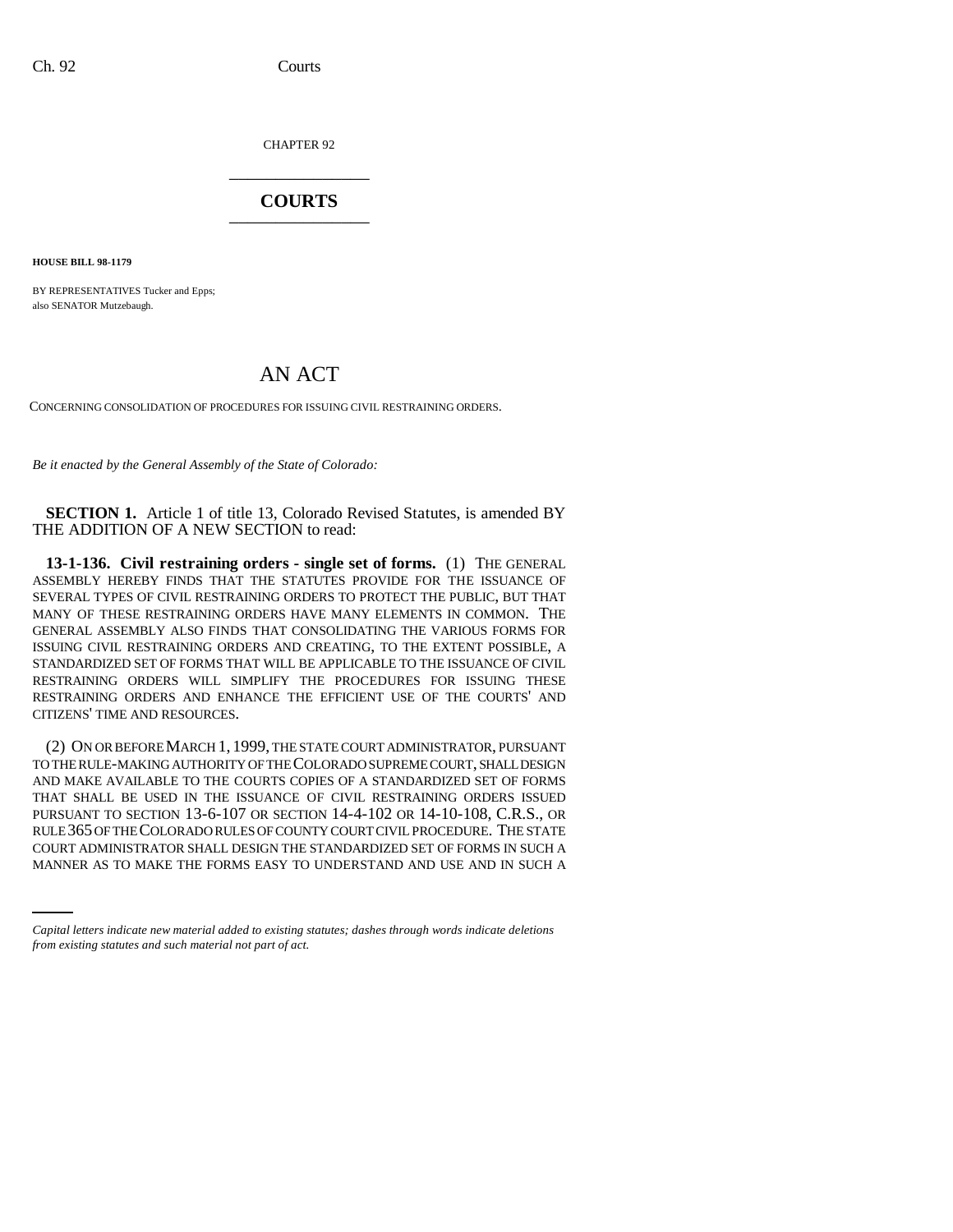MANNER AS WILL FACILITATE AND IMPROVE THE PROCEDURE FOR REQUESTING, ISSUING, AND ENFORCING CIVIL RESTRAINING ORDERS.

(3) IN DEVELOPING THE STANDARDIZED SET OF FORMS FOR THE ISSUANCE OF CIVIL RESTRAINING ORDERS PURSUANT TO THIS SECTION, THE STATE COURT ADMINISTRATOR SHALL WORK WITH REPRESENTATIVES OF MUNICIPAL, COUNTY, AND DISTRICT COURT JUDGES, LAW ENFORCEMENT, A MEMBER OF THE COLORADO BAR ASSOCIATION, AND REPRESENTATIVES OF OTHER INTERESTED GROUPS.

**SECTION 2.** 13-6-107 (1) and (5), Colorado Revised Statutes, are amended to read:

**13-6-107. Restraining orders to prevent emotional abuse of the elderly.** (1) A county court shall have authority to issue temporary and permanent restraining orders to prevent emotional abuse of the elderly. ANY RESTRAINING ORDER ISSUED PURSUANT TO THIS SECTION ON OR AFTER MARCH 1, 1999, SHALL BE ISSUED USING THE STANDARDIZED SET OF FORMS DEVELOPED BY THE STATE COURT ADMINISTRATOR PURSUANT TO SECTION 13-1-136.

(5) Upon the filing of a complaint duly verified, alleging that the defendant has committed acts constituting emotional abuse of an elderly person, any judge or magistrate, after hearing the evidence and being fully satisfied therein that sufficient cause exists, may issue a temporary restraining order on a standardized form prescribed by the judicial department to prevent such abuse and a citation directed to the defendant commanding the defendant to appear before the court at a specific time and date, to show cause, if any, why said temporary restraining order should not be made permanent. Complaints may be filed by the elderly person or by persons listed in section 26-3.1-102 (1) (b) and (1) (c), C.R.S.

**SECTION 3.** 14-4-102 (1) and (5), Colorado Revised Statutes, are amended to read:

**14-4-102. Restraining orders to prevent domestic abuse.** (1) A municipal court of record, if authorized by the municipal governing body, county court, and district court shall have authority to issue temporary and permanent restraining orders to prevent domestic abuse whether or not such relief could be obtained in a domestic relations action filed in a district court. ANY RESTRAINING ORDER ISSUED PURSUANT TO THIS SECTION ON OR AFTER MARCH 1, 1999, SHALL BE ISSUED USING THE STANDARDIZED SET OF FORMS DEVELOPED BY THE STATE COURT ADMINISTRATOR PURSUANT TO SECTION 13-1-136, C.R.S.

(5) Upon the filing of a complaint, duly verified, alleging that the defendant has committed acts constituting domestic abuse against the plaintiff or a minor child of either of the parties, any judge of a municipal, county, or district court, after hearing the evidence and being fully satisfied therein that sufficient cause exists, may issue a temporary restraining order on a standardized form prescribed by the judicial department to prevent domestic abuse and a citation directed to the defendant, commanding such defendant to appear before the court at a specific time and date, to show cause, if any, why said temporary restraining order should not be made permanent. However, if the temporary restraining order is issued by the district court in connection with an action filed under the "Uniform Dissolution of Marriage Act",